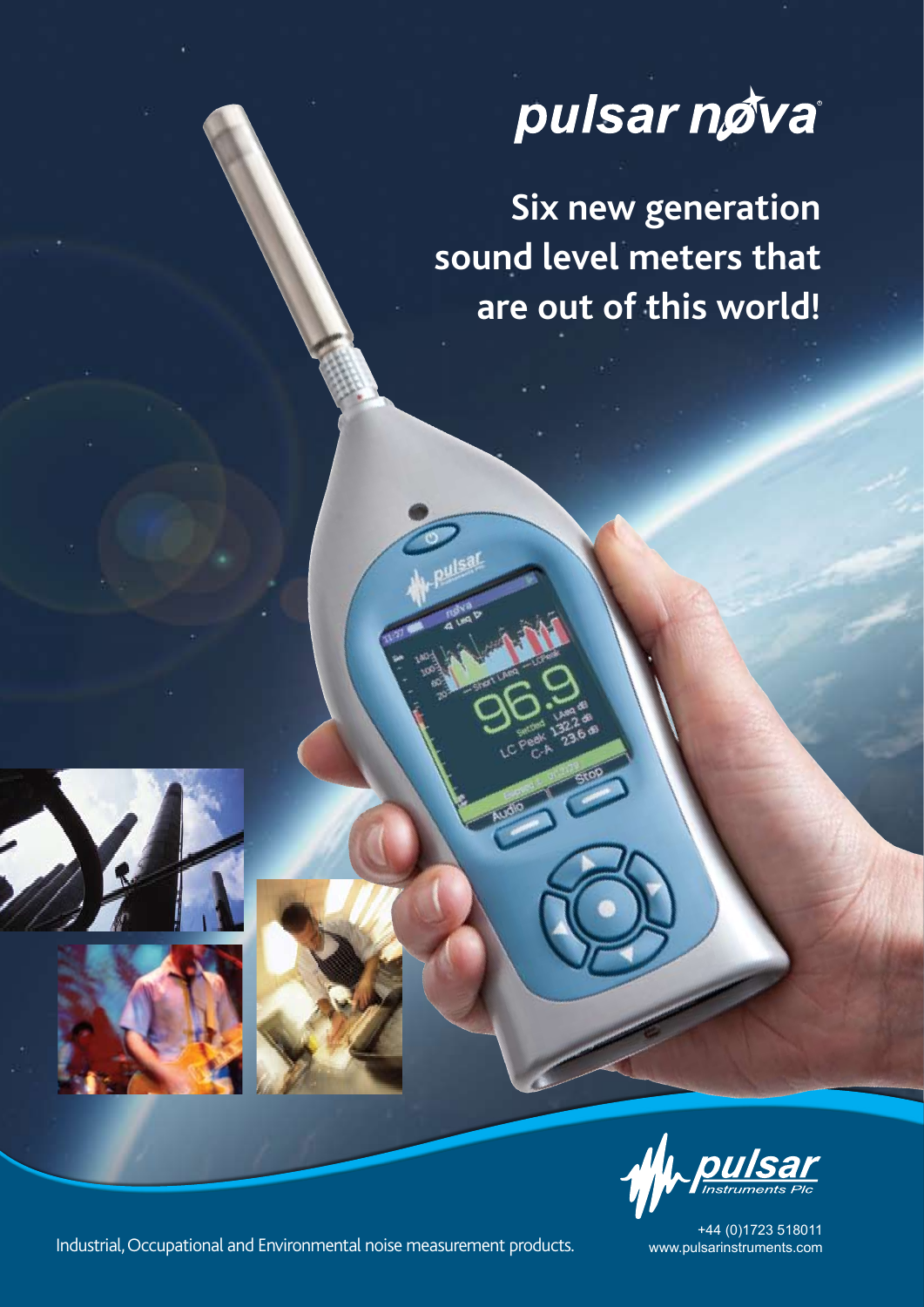# **The Pulsar Nova Range Overview**

### **A range of six new generation sound level meters to suit every application & budget**

- Compliant with IEC 61672-1:2013
- Intuitive design
- High performance
- Simple to use
- Designed and manufactured in the UK
- Rugged metal case
- Large anti-glare display
- High definition colour OLED display
- Greater than 30 hour battery life
- 4GB removable memory card
- Dynamic range of 20dB(A) to 140dB(A) & 143dB(C)
- Simultaneous measurement of all key parameters
- Unique calibration prompt
- Standard and advanced data viewing modes
- Optional features to cover every requirement & budget



The Nova range of high performance sound level meters successfully combines advanced technology noise measurement methods with ease of use and durability.

We have listened to our customers for 45 years. We know that you all have different requirements and what you need today may change in the future. We also understand that purchasing noise measurement equipment is a huge investment.

The Nova range consists of six powerful sound level meters. These differ from other sound level meters, as they offer the user the unique opportunity to add features either immediately or at a later date so that the instrument will always be suitable for their requirements.

### **Standard Measurement Kits**

Instruments are usually supplied as part of a noise measurement kit which contains everything required to take noise measurements.

### **The Nova kit contains:**

Nova sound level meter, acoustic calibrator, windshield, batteries, hard kit case, 7 year warranty, calibration certificates, the Pulsar AnalyzerPlus software and download cable.

Both Class 1 and Class 2 instruments have a removable preamplifier which enables the instruments to be used with microphone extension cables

### **Software**

AnalyzerPlus allows the user to download their measurement data onto a PC or laptop for analysis and to create a variety of reports.



*Example of a generated report with the Nova software AnalyzerPlus of the hearing defenders' tab for PPE equipment specification using octave band measurements which includes a large database of hearing protection equipment and reporting functions. NB. The Pulsar Nova 'AnalyzerPlus' software package is supplied with all instruments and is used to configure your sound level meter. For customers with the data logging option, Pulsar's outstanding Nova AnalyzerPlus software allows the user to download their measurement data onto a PC or laptop for analysis and to create a variety of reports.*

**+44 (0)1723 518011 www.pulsarinstruments.com**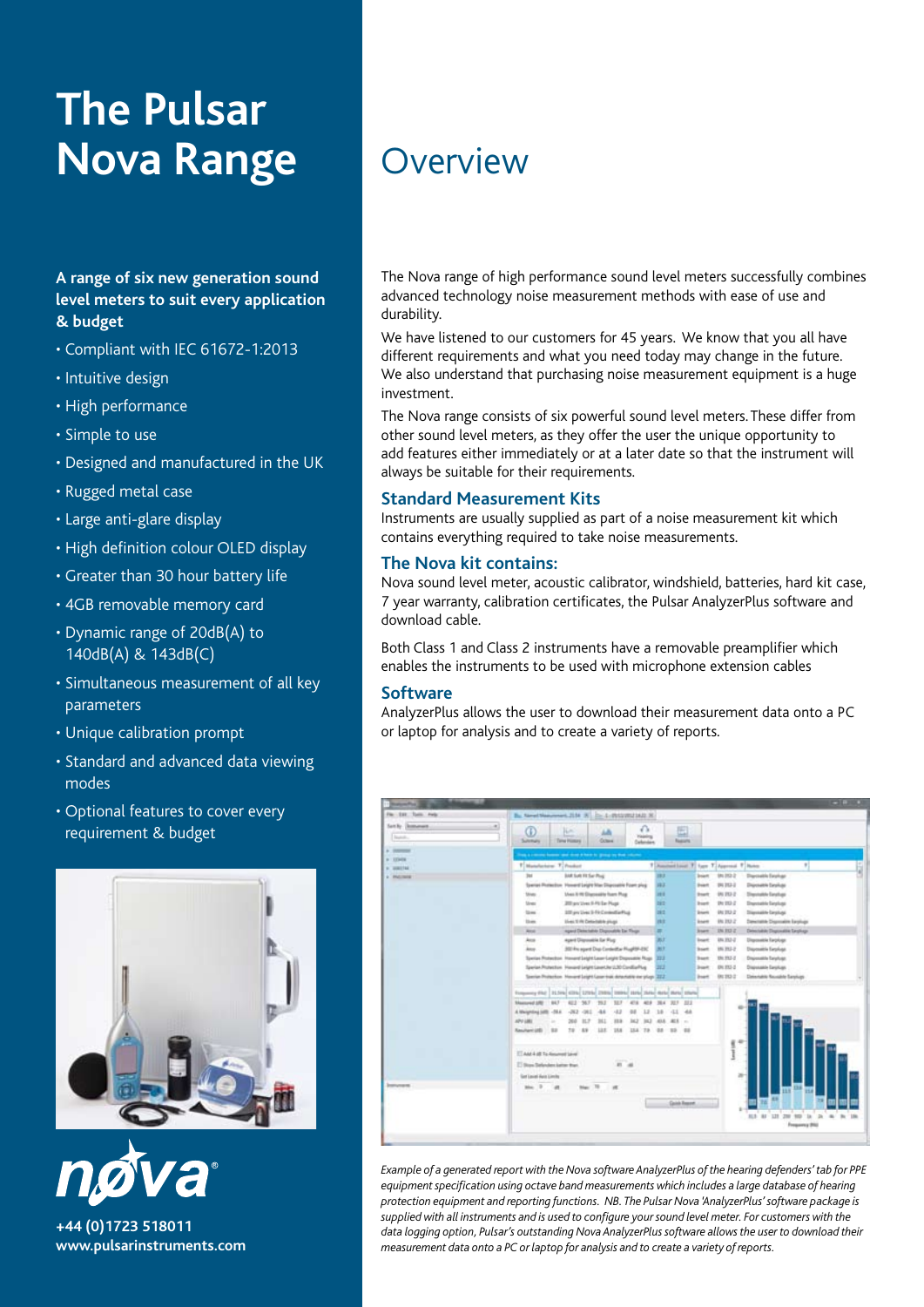# Model 41 (Class 1) & Model 42 (Class 2)

# **Entry level sound level meter**



### **• IEC 61672-1:2013 compliant sound level meters**

- **• Low cost Class 1 or Class 2 SPL instruments**
- **• OLED display can be seen in all conditions**
- **• Calibration prompt for compliant, accurate measurements**
- **• Simultaneous measurement of all key noise parameters**
- **• Add features now or later so that your meter always suits your budget and needs**
- **• 20dB(A) to 140dB(A) dynamic measurement range**

### **Applications**

- **• Basic noise level assessments**
- **• Emergency service alarm testing**
- **• Sound system installation**
- **• Vehicle noise measurement**

|          | Class <sub>1</sub>      | Class <sub>2</sub> | <b>ZdS</b> | Simultaneous A, C & Z Frequency Weightings | Simultaneous FS & I Time Weightings | Leq/Peak (inc C-A & Quick Integrator Settings) | Pause & Back Erase | Data Logging | Manual Audio Record & Data Logging | Audio Note & Data Logging | Repeat Timer & Data Logging | Single Timer | TWA/dose | <b>Ln Values</b> | 1:1 Octaves |
|----------|-------------------------|--------------------|------------|--------------------------------------------|-------------------------------------|------------------------------------------------|--------------------|--------------|------------------------------------|---------------------------|-----------------------------|--------------|----------|------------------|-------------|
| Model 41 | $\overline{\mathbf{v}}$ |                    | ✔          |                                            |                                     | ∩                                              | $\circ$            | $\circ$      | Ō                                  | $\circ$                   | $\bigcirc$                  | $\bigcirc$   | ∩        | O                | $\circ$     |
| Model 42 |                         | ✔                  |            |                                            |                                     | ∩                                              | $\bigcirc$         | $\circ$      | Ō                                  | $\circ$                   | Ο                           | Ο            | ∩        | O                | Ó           |

# Optional features table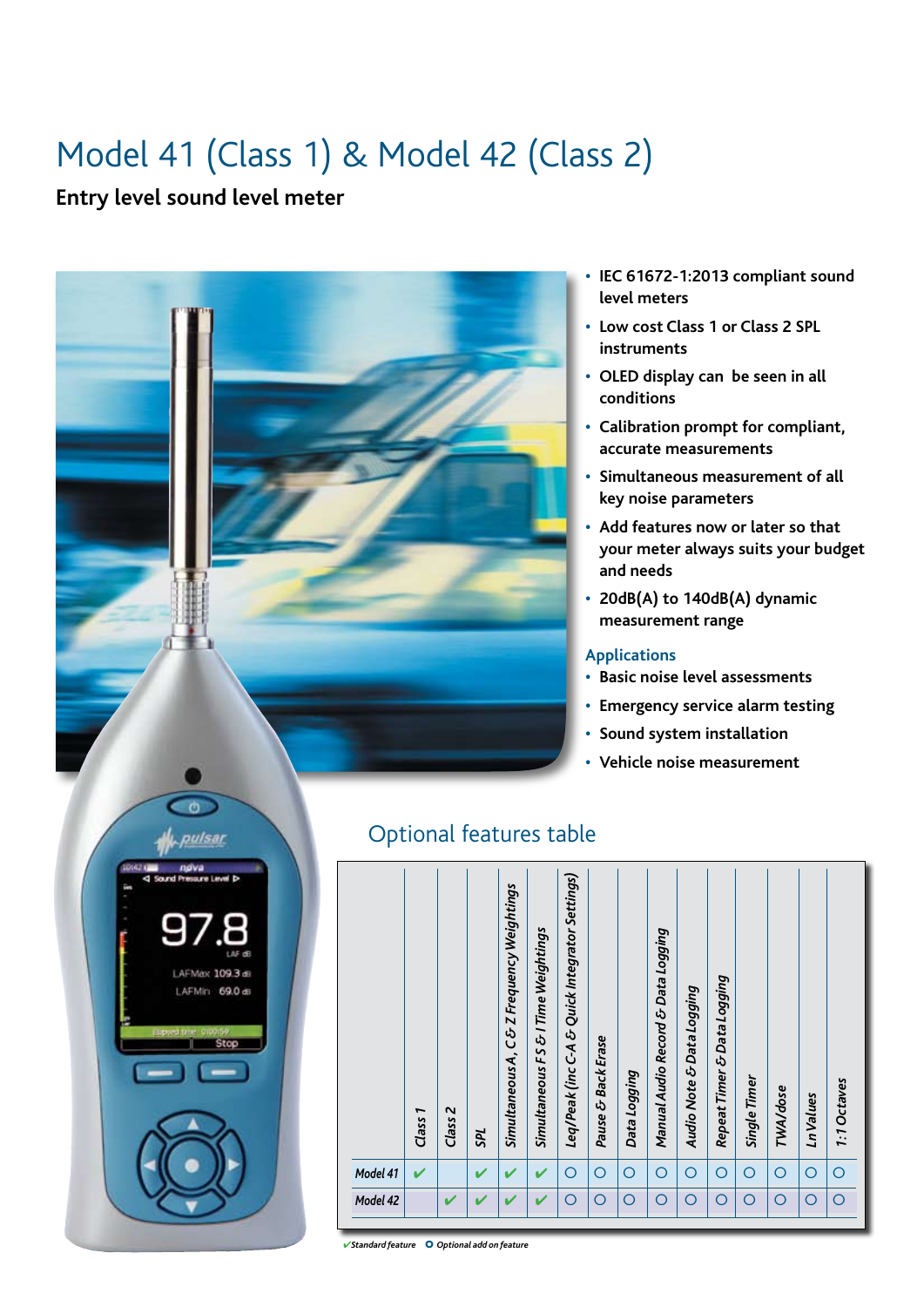# Model 43 (Class 1) & Model 44 (Class 2)

**The professional's sound level meter**



- **• A simple to use occupational sound level meter**
- **• All of the features of the Model 41 & Model 42 with the addition of:**
- **• Leq, Peak and C-A for the HML method of hearing protection calculation**
- **• Pause & back erase function**
- **• 20dB(A) to 140dB(A) & 143dB(C) dynamic measurement range**
- **• Colour coding for measurement status**

### **Applications**

- **• Noise at work**
- **• Occupational & industrial hygiene**
- **• Construction noise measurement**
- **• Machinery noise testing**
- **• Entertainment noise measurement**



# Optional features table

|          | Class <sub>1</sub> | Class <sub>2</sub> | <b>ZdS</b>               | Simultaneous A, C & Z Frequency Weightings | Simultaneous FS & I Time Weightings | Leq/Peak (inc C-A & Quick Integrator Settings) | Pause & Back Erase      | Data Logging | Manual Audio Record & Data Logging | Audio Note & Data Logging | Repeat Timer & Data Logging | Single Timer | TWA/dose | <b>Ln Values</b> | 1:1 Octaves |
|----------|--------------------|--------------------|--------------------------|--------------------------------------------|-------------------------------------|------------------------------------------------|-------------------------|--------------|------------------------------------|---------------------------|-----------------------------|--------------|----------|------------------|-------------|
| Model 43 | V                  |                    | $\overline{\mathcal{L}}$ | $\overline{\mathcal{L}}$                   | $\boldsymbol{v}$                    | ✔                                              | V                       | $\circ$      | ∩                                  | O                         | $\overline{O}$              | Ō            | $\circ$  | $\overline{O}$   | $\circ$     |
| Model 44 |                    | V                  |                          |                                            | J                                   | v                                              | $\overline{\mathbf{v}}$ | O            | ∩                                  | ∩                         | Ω                           | Ω            | $\circ$  | O                | O           |

4*Standard feature* **O** *Optional add on feature*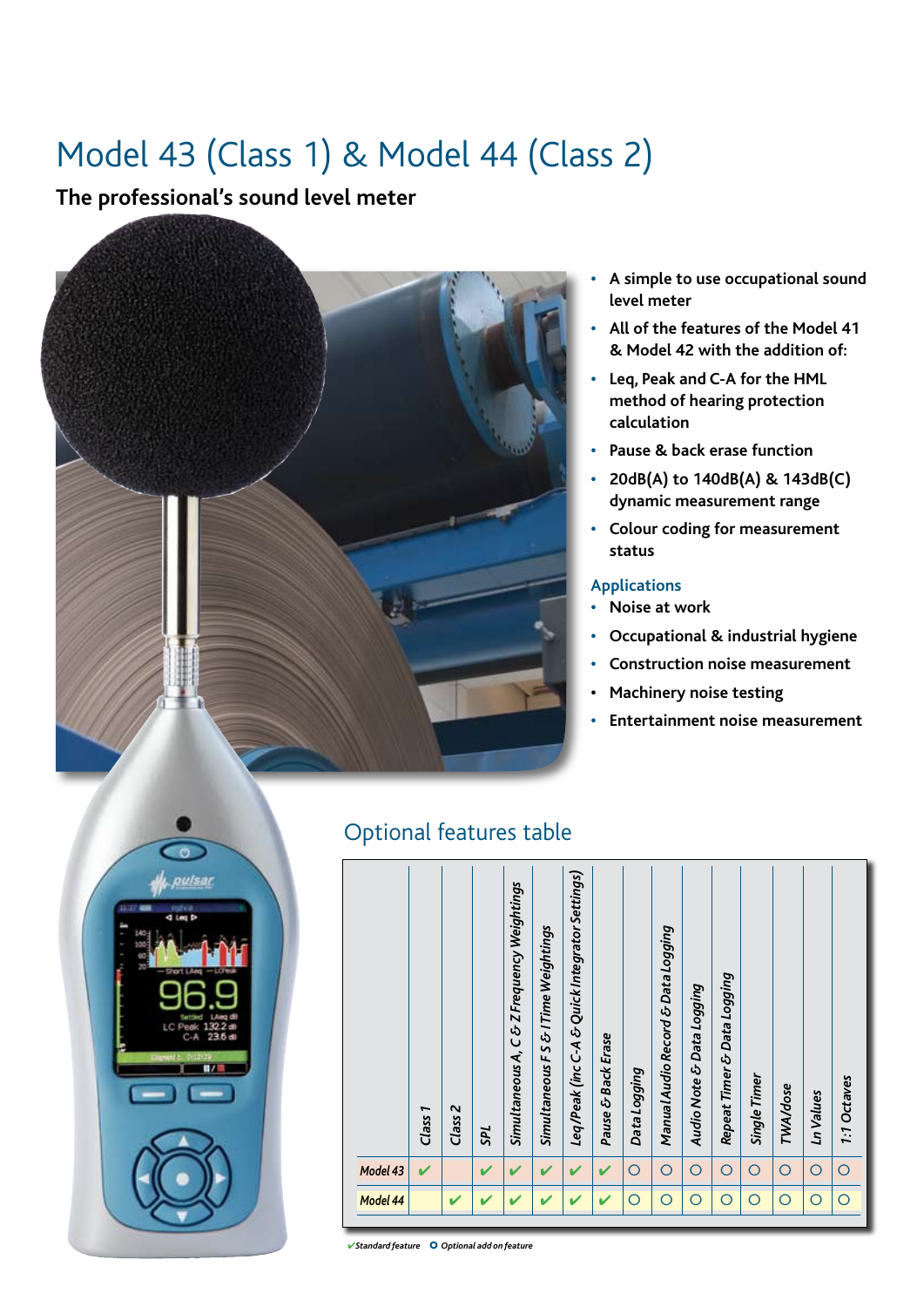# Model 45 (Class 1) & Model 46 (Class 2)

# **The premium sound level meter**

**All of the features of the Model 43 & Model 44 with every feature below as standard:**

- **• AnalyzerPlus data-logging software**
- **• Manual audio record**
- **• Audio Note**
- **• Repeat Timer**
- **• Single Timer**
- **• TWA/dose**
- **• Ln Values**
- **• Real time 1:1 octave band filters**

### **Applications**

- **• Noise at work**
- **• Occupational & industrial hygiene**
- **• Environmental noise measurement**
- **• Boundary noise measurement**
- **• Machinery noise testing**
- **• Vehicle noise testing**
- **• Entertainment noise measurement**

# Features table

|          | Class 1 (PTB approved) | Class <sub>2</sub>       | <b>ZdS</b> | Simultaneous A, C & Z Frequency Weightings | Simultaneous FS & I Time Weightings | Leq/Peak (inc C-A & Quick Integrator Settings) | Pause & Back Erase | Data Logging | Manual Audio Record & Data Logging | Audio Note & Data Logging | Repeat Timer & Data Logging | Single Timer | TWA/dose                 | <b>Ln Values</b> | 1:1 Octaves |  |
|----------|------------------------|--------------------------|------------|--------------------------------------------|-------------------------------------|------------------------------------------------|--------------------|--------------|------------------------------------|---------------------------|-----------------------------|--------------|--------------------------|------------------|-------------|--|
| Model 45 | V                      |                          | ✓          | $\overline{\mathbf{v}}$                    | $\checkmark$                        | $\checkmark$                                   | $\checkmark$       | ✔            | ✔                                  |                           |                             |              | $\overline{\mathcal{L}}$ | $\checkmark$     |             |  |
| Model 46 |                        | $\overline{\mathcal{L}}$ | v          |                                            |                                     |                                                |                    | J            |                                    |                           |                             |              |                          |                  |             |  |